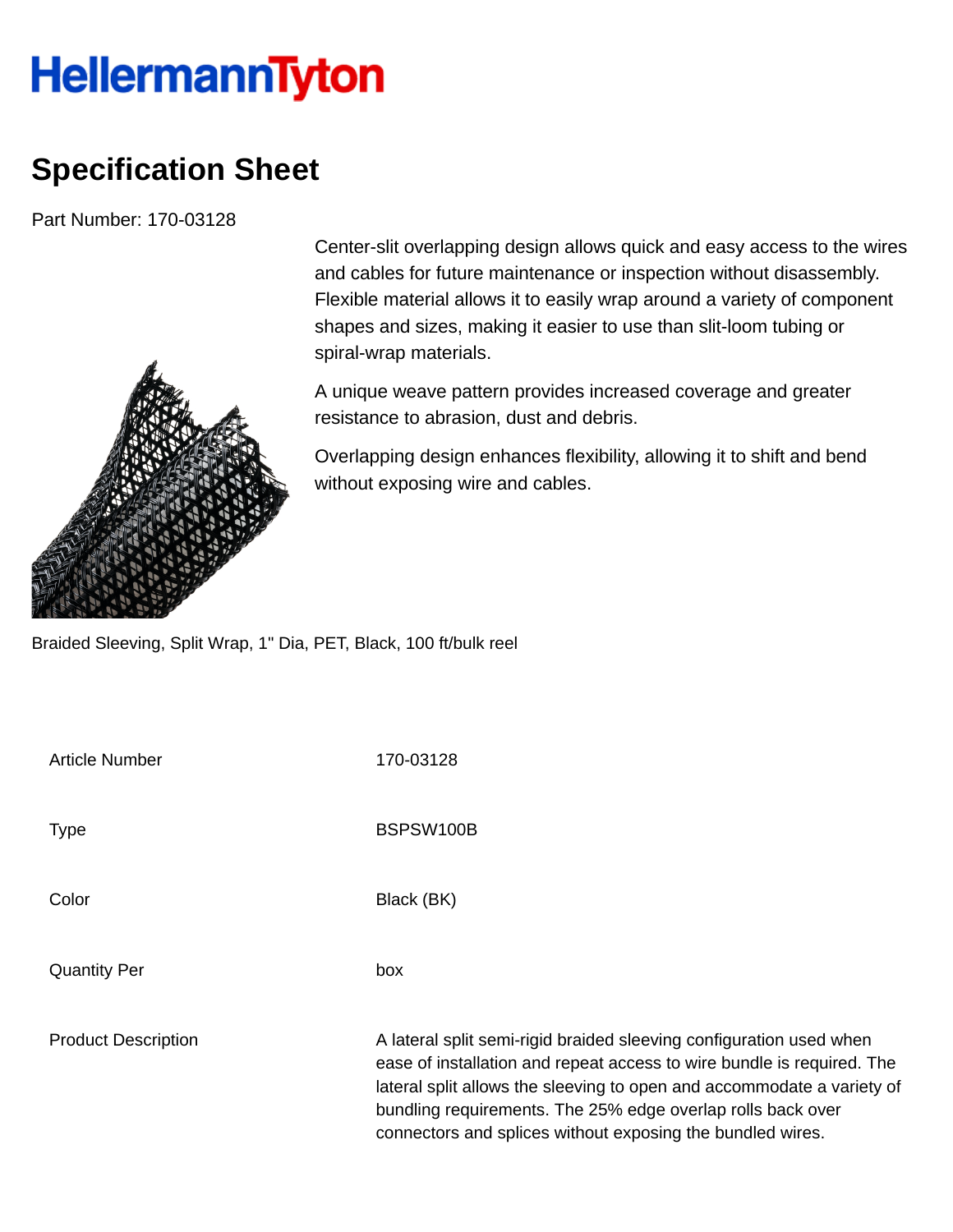| <b>Short Description</b>              | Braided Sleeving, Split Wrap, 1" Dia, PET, Black, 100 ft/bulk reel |
|---------------------------------------|--------------------------------------------------------------------|
| <b>Global Part Name</b>               | BSPSW100B-PET-BK                                                   |
|                                       |                                                                    |
| Length L (Imperial)                   | 100.0                                                              |
| Length L (Metric)                     | 30.48                                                              |
| <b>Bundle Diameter Min (Imperial)</b> | 0.1                                                                |
| <b>Bundle Diameter Min (Metric)</b>   | 2.54                                                               |
| <b>Bundle Diameter Max (Imperial)</b> | 1.0                                                                |
| <b>Bundle Diameter Max (Metric)</b>   | 25.4                                                               |
| Diameter D (Imperial)                 | 1.0                                                                |
| Diameter D (Metric)                   | 25.4                                                               |
| Nominal Diameter (Imperial)           | 1                                                                  |
| Nominal Diameter (Metric)             | 25.4                                                               |
| Wall Thickness WT (Imperial)          | 0.038                                                              |
| Wall Thickness WT (Metric)            | 0.97                                                               |